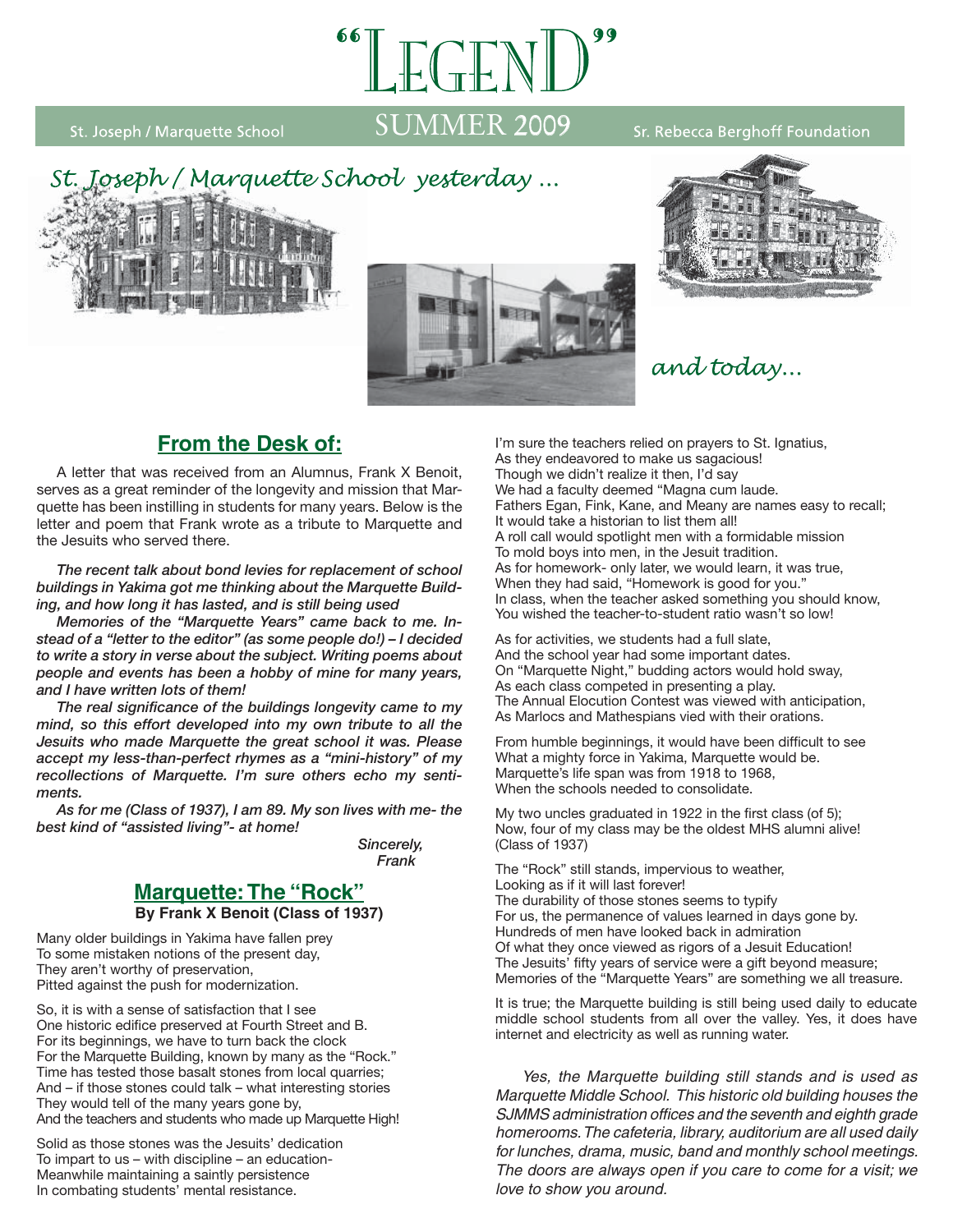## **Alumni Updates:**

**Teryn Seymour** SJMMS 2002 and Helen SJMMS 2002 were honored with the St. Martins College Society of Fellows award. The Society of Fellows is Saint Martin's academic honorary society. Membership in the Society recognizes students and faculty who, by their outstanding work in teaching and learning, contribute to the intellectual life of the University.

**Courtney Munson** SJMMS 2006 a student at Eisenhower High School competed in the Washington State Individual Speaking Events Championships in Tacoma.

**Scott Wall** SJMMS 2003 a sophomore at Pacific Lutheran University pitched a three-hit, 5-0 victory over Puget Sound to help the Lutes share the Northwest Conference championship with George Fox. Scott also is an offensive lineman on the football team and carries a 3.0 grade point average.

**Frank Sziebert** SJMMS 2005 won first in the state for desktop publishing and fifth in Extemporaneous speaking for Technology Students of America. . He will be competing in Denver this June for Nationals. Frank also was the winner of the White Pass Film Festival Poster Contest of 2009. He also will be going to Slovakia on a Rotary Exchange Program for the 2009-2010 school year.

# **National Honor Society New Inductions (Davis High School):**

Margarita Castaneda Alexandra Cottle<br>Hannah Fisher Coleen Fontana Hannah Naughton Mia Walsh

Coleen Fontana Hannah Kaluzny<br>David Paolella Briana Tamaki

#### **Current Members (Davis High School) graduated June 2009:** Shahida Choudary<br>Samantha Knittle Kate Kunkel-Patterson Caitlin Malone<br>Frank Sziebert Alfredo Villasenor Kelly McLaughlin

# **Off They Go!!**

These twenty-five Marquette Middle school eighth grade students are now officially alumnae. They bid farewell to SJMMS and will be saying hello to La Salle, Davis and Eisenhower high schools this September. We wish them well as they begin the next phase of their education.



## **Congratulations to these Dean/President's List Students:**

#### **Central Washington University** Brooke Riel

# **University of Portland**<br>Laramie Marquis Kat

Katherine Miller Jamie Ziegler Jennifer Miller

#### **Yakima Valley Community College**

Amanda Kilseimer Andrea Favilla Jessica Pell

#### **Washington State University**

Paul Nichols Lauren Nichols Carlee Gibbons

#### **Eastern Washington University**

Terra Hale

#### **Congratulations to next years Student Council Members at La Salle High School:**

President- Julia Kennedy SJMMS-2006 Campus Ministers- Katie Knoebel SJMMS- 2006 Senior Spirit Coordinator – Steve Gasseling SJMMS 2006 Junior Spirit Coordinator – Kerry Duffy SJMMS- 2007 Junior Class Secretary/Treasurer- Jenessa McElrath SJMMS- 2007 Sophomore Class President- Emily Smith SJMMS- 2008 Sophomore Class Representative- Rachael Gasseling SJMMS-2008

### **In remembrance, we pray for those who have passed:**

Stan Sali MHS-1948 Ruth Cyr (wife of Walter Cyr MHS-1948) Mary Russett (Johnston) SJA-1940 Rosalie Brulotte SJA-1944 Anne Beaver (Voelker) SJA-1962 Dr. Mathias Silbernagel MHS-1951 Mary Louise Sims (Kohls) SJA-1935 Richard Abhold MHS Mike Walter MHS- 1962 Irma Mae Biava Frymier (Friend of SRB) Gerald W. St. George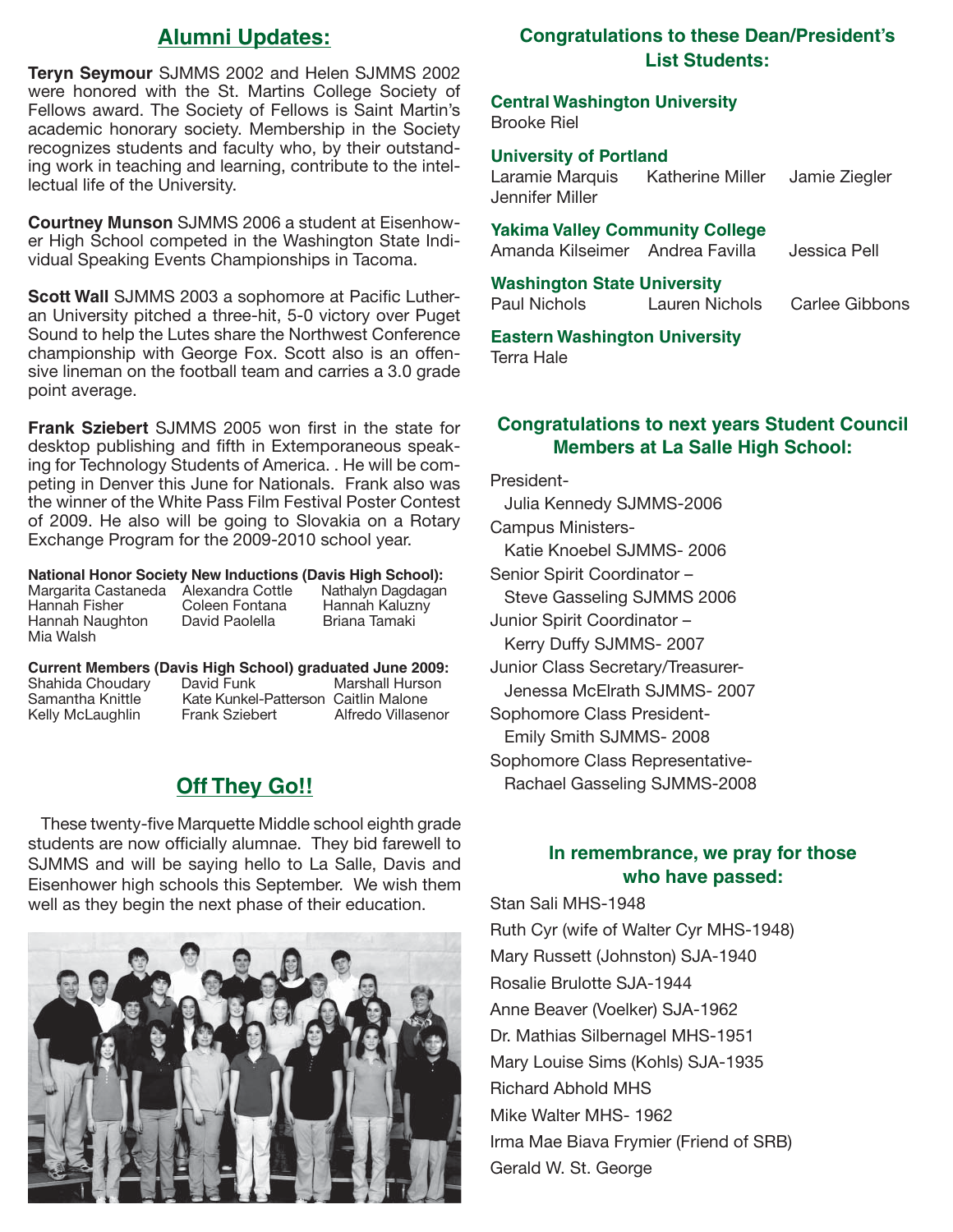# **Donations to the Sister Rebecca Berghoff Foundation January 2009 - March 2009**

#### **Annual Fund**

Terry Abeyta\* J. James & Margel Gallagher\* Russ & Nancy Mazzola\* James & Evelyn Moss SJA-1943 Sheryl Scott\*

#### **Crab Feed Donations**

Ag. Squire Jeff & Cheryl Enright Freeway Furniture (Lori Thompson) Ray & Dianne St. Mary\* Ziegler Electric

### **Endowment Fund**

Greg & Norma Sybouts Tim & Mary Truhler\* Mr. & Mrs. Richard Wall\*

### **In Honor of Sister Rebecca**

Lynn Montgomery\*

### **In-Kind Donations**

Kathi Mercy (Crab Feed) Ike & Renee Purdy (Crab Feed)

# **In Memory Of:**

**Chuck & Marilyn Adlove** Mr. & Mrs. Lowell Lancaster **Virginia Buckley** Vince & Delores LaCoursiere Rusty & Marcella Mulcahy Ray & Dianne St. Mary

 Harry & Kathleen Scott **Joan Dauber** Mr. & Mrs. Lowell Lancaster **Leo Gasseling** Burrows Tractor Yakima Theatres, Inc.

#### **Annabelle Glazer** Paula & John Vornbrock **Albert Kloster** Mary Pellicer/Jim Kloster **Bob Littleton** Mr. & Mrs. Lowell Lancaster

Sheryl Scott\* George & Denise Seymour\* staff member Jack & Theresa Smith\* Mr. & Mrs. Richard Smith Dick & Mary Sommer- Former staff member Sunnyslope Enterprises, LLC (Denis & Chris Gamache)\* Steve & Marcia Sziebert \* Joanne Velasquez\* alumni/staff Art & Sylvia Weier\* former staff member

### **Unrestricted**

Ike & Renee Purdy\* CA BERGH SKD Farms, Kevin & Renee Bouchey\* Mary Bischoff- SJA Pat & Sallie Cockrill I. B Frymier Donald & Barbara Holthaus-MHS-1949 Russ & Nancy Mazzola\* Kathi Mercy\* John & Michelle Riel\* Lois Robel Ray & Dianne St. Mary\* Richard Shannon\* Tom & Pat Stegeman-current staff member Mr. & Mrs. Jeff Stevens\*

- \* Alumni parent
- Current parent

**Kyle Kupp** Mr. & Mrs. Lowell Lancaster **Clayton Udell** Mr. & Mrs. Lowell Lancaster

+++++++++++++++++++++++++++++++++++++++++++++++++++++++++++++

If you have any news to share, we would love

to hear it. Please send it to Dianne at

DiandSRB@aol.com subject line alumni

+++++++++++++++++++++++++++++++++++++++++++++++++++++++++++++

Sister Rebecca Berghoff Foundation web address is

### **SRBFoundation.org**

++++++++++++++++++++++++++++++++++++++++++++++++++++++++++++++++++ On October 1989 the SRB Foundation was formed, as you can see it is fast approaching a 20-year anniversary. There are plans for some type of an event to help celebrate the birthday. The Foundation is still very committed to its mission for the "continuance of St. Joseph/Marquette Catholic School".

### **Sister Rebecca Tuition Assistance Fund**

Patrick & Colleen Andreotti\*

Lowell & Bernadette Lancaster Bob & Jan Martin-SJA 1957

Anneliese Andrews\* Mark & Jane Bouchey\* Tim & Maralee Briffett\* Steve & Pat Brulotte\* Central Valley Bank Dennis & Norma Clark\*

Cheryl Cornell\* Jeff & Cheryl Enright\* G T Productions Joe & Bev Gouveia\*

Jane Hines\* Laurie Kirkland\*

Mike McGree<sup>\*</sup> Kathi Mercy\*

Pat & Lisa O'Connor<sup>+</sup> Sally Parrish<sup>\*</sup>

Rankin Equipment Ray & Dianne St. Mary\* Les & Sue Schwagler

Gregg Pleger- Principal\* John & Jeneen Puccinelli\*

Harry & Kathleen Scott – SJA 1948